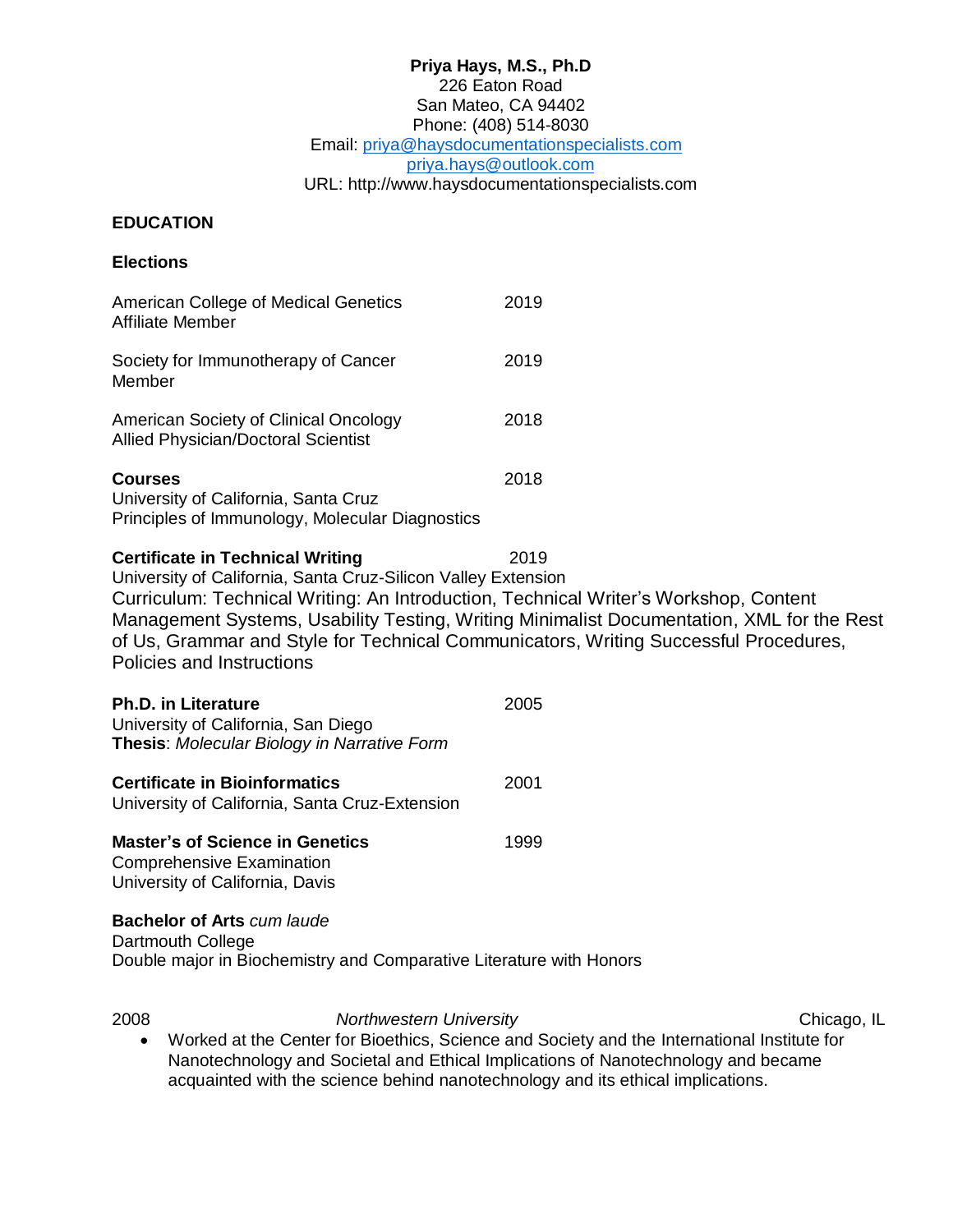2005-8 *Dartmouth Medical School* Hanover, NH Department of Medicine/Division of Hematology/Oncology

- Investigated chromatin structure and regulation of human beta-globin gene expression.
- Conducted field studies of laboratory investigation to develop a theory of scientific practice in the context of literary criticism.
- Published five articles on science and society and two peer-reviewed scientific journal papers.
- Spoke at an oral session at the American Society of Hematology Convention.
- Wrote two National Human Genome Research Institute grants.
- Conducted and managed research on the mechanism of transcription factor binding in a molecular biology laboratory as part of an effective cross functional team. I used chromatin immunoprecipitation assays to determine the binding activity of the transcription factor involved in hematopoiesis. This research resulted in two publications and a talk at the American Society of Hematology Convention.

# **SKILLS**

Clinical and scientific literature reviews, Topic Based authoring in DITA/XML using Minimalism, CCMS, XMetaL, unstructured and structured Adobe FrameMaker, Adobe Acrobat, Adobe Photoshop, Adobe Illustrator, InDesign, Visio, SnagIt, MS Paint, MS Word, MS PowerPoint

Proficiency in various immunology, molecular biology and biochemistry techniques: Cell/Tissue Culture, Transformations, Transfections, DNA/oligo quantification, Cloning, Subcloning, PCR, Gene amplification, DNA Sequencing, Gel electrophoresis, Plasmid DNA and Genomic DNA purification, DNA ligation and quantification, Chromatin Immunoprecipitation assays, qPCR, Southern blotting, Genotyping, Flow cytometry, Western blotting, Recombinase Mediated Cassette Exchange, ELISA, Chromatin Immunoprecipitation Sequencing, Site-directed Mutagenesis, DNase Assays, HPLC, siRNA techniques, High-throughput genome sequencing

### **PROFESSIONAL EXPERIENCE**

**Senior Technical Writer** May 2019-October 2020

**Talis Biomedical Corporation** Menlo Park, CA

- Created Quick Reference Instructions, Instructions for Use, Package Inserts, and User Guides for Talis suite of In vitro diagnostic products, including Talis One COVID-19 Assay for FDA Emergency Use Authorization and Talis One Instrument.
- Managed documentation team including consultant technical writer and graphic designer to deliver accurate and concise high-quality documentation for that met required timelines.
- Developed documentation infrastructure for Talis.
- Worked with Assay Development, Quality, Regulatory and Engineering to enable wellorganized reviews, assemble feedback and implement revisions.
- Set up document version control system with FDA compliance that led to a system of controlled versioning of and centralized system of storage for documents.
- Created Style Guides for the documents I prepared.

**Technical Writer** May 2018-September 2018 **Applied Materials CA** 

- Acted as Project Lead for the Preventative Maintenance Service Agreement pilot study.
- Used Microsoft Excel to write Checklists and Procedures for Preventative Maintenance Sym3 Etch Semiconductor tools.
- Interfaced with SMEs such as Engineers and Project Management to verify accuracy and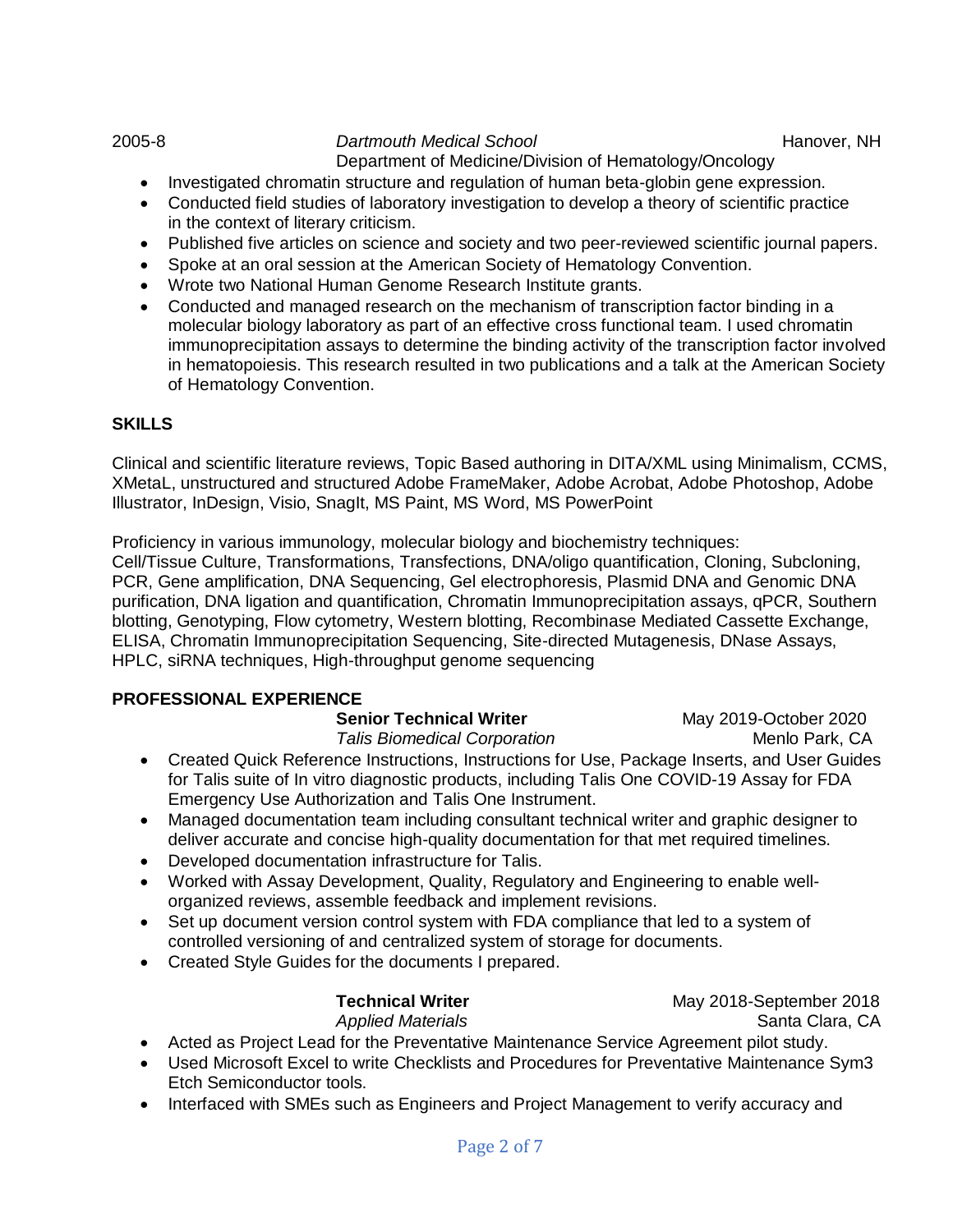Page 3 of 7

safety of checklists and Procedures.

• Involved in company-wide XML/DITA implementation.

# **Technical Writer January 2018-March 2018**

*Johnson & Johnson*

 Wrote regulatory compliance materials for vision management instruments using unstructured Adobe FrameMaker 2017.

# **Technical Writer July 2017-Dec 2017**

**Thermo Fisher Scientific** The **Fremont**, CA Created, formatted, revised, edited and finalized GHS Inserts, Instructions for Use, Standard Operating Procedures, Assay Specification Sheets, and Safety Data Sheets for Cascadion CE-IVD Product Launch in 2018 supporting clinical assays.

#### **Technical/Regulatory Writer** March 2017-July 2017 *Kite Pharma*

- Edited, revised, and provided medical/scientific content for manuscripts on CAR T-cell therapy and cancer immunotherapies, submitted to *Nature Medicine*.
- Created and wrote pre-clinical study reports from CRO data.

- **Technical Writer** December 2014-March 2017 **Cepheid** Sunnyvale, CA
- Wrote US-IVD, CE-IVD, RUO documents and FDA regulatory submissions, label updates, package inserts, user manuals, and procedures for Cepheid suite of products and product launches for Technical Publications team with cross-functional collaboration with Regulatory, Marketing, Clinical Affairs, Engineering, Virology, Oncology, Research and Development and Product Management under FDA and CE guidance.
- Project manager for Cepheid product launches on lifecycle documentation.
- Proofread, circulated, edited, assembled, and inspected product submissions.
- Wrote user manual for GeneXpert Dx Instrument Manual by transferring legacy content in FrameMaker into XML (XMetaL).
- Singlehandedly implemented XMetaL software suite for Technical Publications team to enable documentation publishing on phone for GeneXpert Omni product launch.
- Instrumental on the finalization of the urgently required MTB/RIF package insert after speedy FDA clearance.
- Produced Cepheid competitors' technologies market report for distribution to Global Marketing Franchise Leaders.
- Performed usability testing on pre-market Oncology assay and implementing usability studies on Cepheid molecular assays.
- Created GeneXpert Omni User Manual in XML for mobile device publication.
- Used Adobe FrameMaker, Photoshop and Illustrator as desktop publishing software.
- Used Agile to electronically manage documents.
- Received two Make It Happen performance commendations from Marketing and Technical Publications management for XMetaL team training.
- Received Commitment to Action award for performance on the Bladder Cancer CE-IVD product launch that required Photoshop to implement graphics.
- Training in Adobe Illustrator and Adobe Photoshop and applying learning to documentation projects.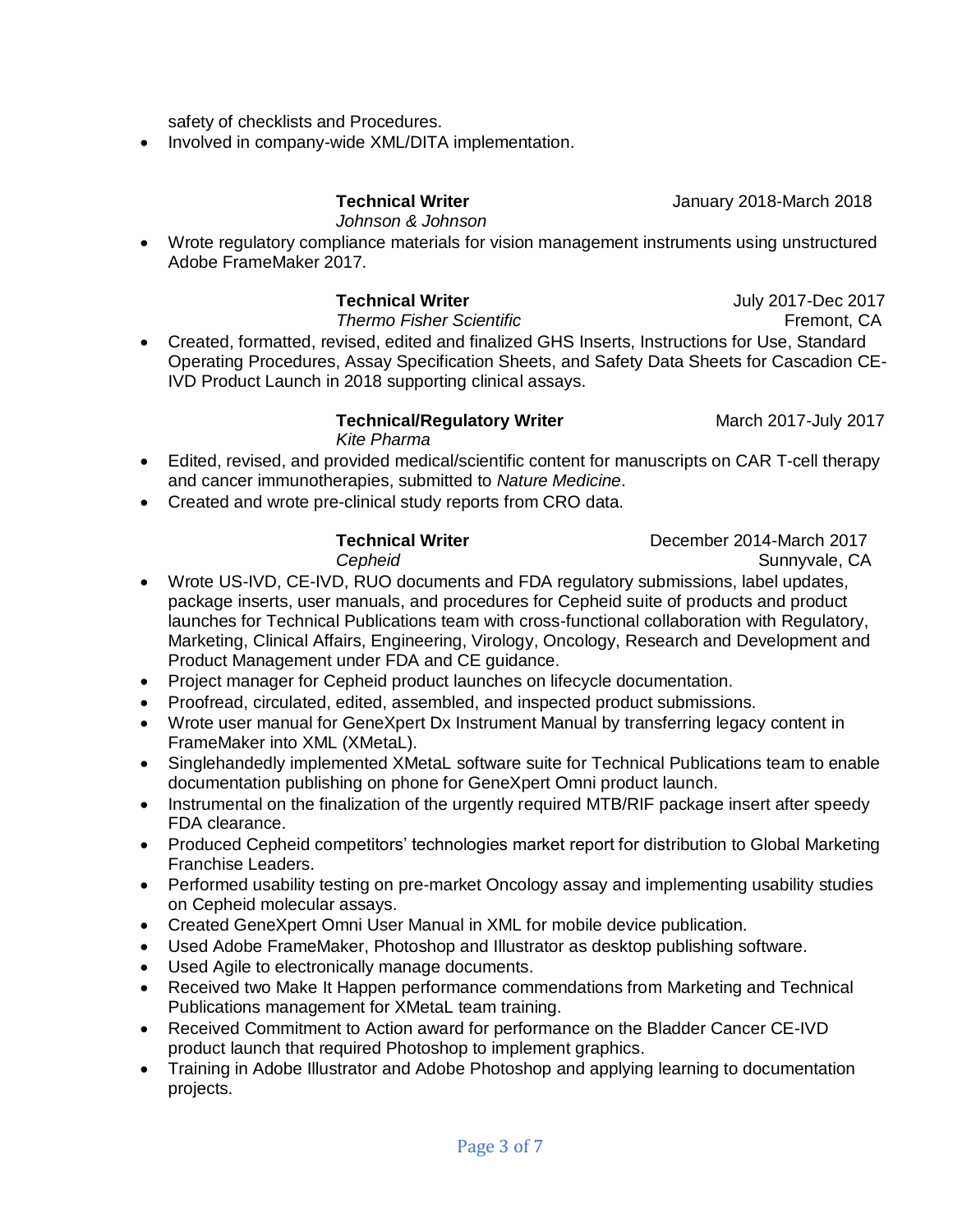Wrote documentation using topic-based structured authoring.

Used Agile to electronically manage documents.

Machine.

**Technical Writer** June 2013-September 2013 *Hospira, Inc* **San Jose, CA** 

- Developed technical service manuals for the latest medical device product launches.
- Used information from various subject matter experts ranging from Mechanical and Systems Engineering, Software Engineering, Electrical Engineering to Regulatory and updated product manuals for launches.

 Wrote user manuals, product inserts and quick reference cards on Ion Torrent products using XML/DITA. Wrote library prep user manuals for the Ion Proton and Ion Personal Genome

Became expert at unstructured Adobe FrameMaker to write documentation on time.

**Sr. Technical Writer**  August 2012-May 2013

- *Affymetrix, Inc* **Santa Clara, CA**  Worked with Research and Development, Quality Assurance, and Marketing teams to write end-user documentation, reference cards and brochures for launches around OncoScan, Cytoscan Dx, Axiom 384 and Axiom Target Split products.
	- Wrote Standard Operating Procedures surrounding technical publications processes.
	- Solved document management issues that enabled launching on time.
	- Assisted with 510K FDA regulatory submission for Cytogenetics Division.
	- Wrote technical documentation for Nexus for OncoScan software using InDesign.

# **Technical Writer**  December 2011-August 2012

*Amicrobe* Pasadena, CA

**Technical Writer Technical Writer January 2014-October 2014** *Thermo Fisher Scientific/Life Technologies* South San Francisco, CA

- Wrote technical white papers, NIH and DOD grants on antimicrobials.
- Conducted primary analytical research on cationic antimicrobials to gain knowledge on subjects.

# **Staff Research Associate** December 2010-August 2011

- *University of California, Los Angeles* Los Angeles, CA Worked on molecular biology project involving regulation of adenoviral genes, performing ChIP, ChIP-seq and other experimental techniques.
- Took courses on statistics and statistical analysis at the Luskin School of Public Policy

| Lecturer                                                                                                   | August 2008-September 2010 |
|------------------------------------------------------------------------------------------------------------|----------------------------|
| Santa Clara University                                                                                     | Santa Clara, CA            |
| • Taught Composition and Rhetoric to undergraduates in a course entitled "Science, Ethics and<br>Society." |                            |

**Research Specialist** September 2004-December 2004 *The Scripps Research Institute* La Jolla, CA

• Performed research on the molecular cloning and expression of genes involved in synthesis and degradation of lysophosphatidic acid, LPA, a molecule important for neural development.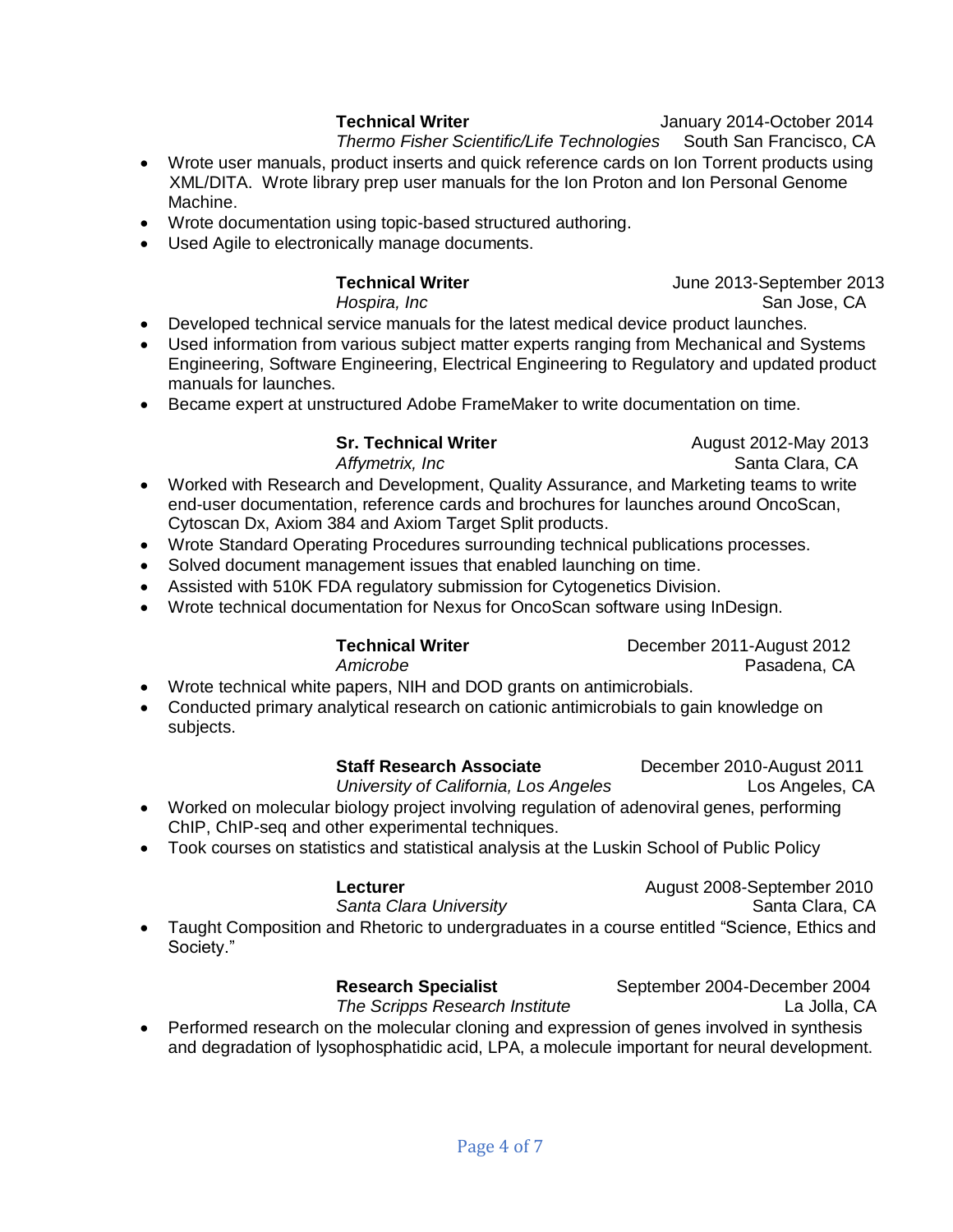#### **PUBLICATIONS: Books**

- **Advancing Healthcare Through Personalized Medicine,** Second Edition Springer Nature, under contract, upcoming in 2021
- **Advancing Healthcare Through Personalized Medicine**, CRC Press/Taylor & Francis, March 12, 2017.
- **Science, Cultural Values, and Ethics,** Science in Society series, Common Ground Publishing, April 2013.
- **Molecular Biology in Narrative Form: A Study of the Experimental Trajectory of Science,**  Volume 64 in the Berkeley Insights in Linguistics and Semiotics Series, Peter Lang Publishing, October 2006.

#### **PUBLICATIONS: Peer-Reviewed Journal Articles**

#### **"Challenges for chimeric antigen receptor T cell therapies in the clinical setting: mechanisms of resistance in non-responders"**

*Biomedical Journal of Scientific and Technical Research*, February 2020

#### **"Clinical Care of CAR T-cell Patients and Managing immune-Related Adverse Effects in the Ambulatory and Hospitalized Setting: A Review"**

With Deepak Asudani MD, MPH and Caitlin Costello MD *Future Oncology*, December 2019.

#### **"Review of Therapeutic Approaches for B-Cell Malignancies with Immune Checkpoint Blockade and Chimeric Antigen Receptor T-Cell Therapies: Development, Benefits, and Limitations"**

*Journal of Clinical Investigation and Studies,* 2019, Vol. 2, pp. 1-6.

### **"Personalized Medicine: Paradigm Shift or Revolution"**

*Genetics in Medicine*, Official Journal of the American College of Genetics, Published online in November 2018

#### **"Improving Patient Medication Adherence by Adopting Minimalist Standards for Pharmaceutical and Medical Device Package Inserts"**

*Journal of Technical Writing and Communication*, submitted.

#### **"Contested Boundaries: How Scientists Deal with Uncertainty and Ambiguity in Language"**

*in Language as a Scientific Tool: Shaping Scientific Language Across Time and National Tradition;* Edited by Miles MacLeod, Rocio G Sumillera, Jan Surman, and Ekaterina Smirnova, 2016, Routledge Studies in Cultural History, pp. 74-88.

### **" 'Whence Social Determinants of Health?': Effective Personalized Medicine and the 2010 Affordable Care Act,"**

*Journal of Clinical Research and Bioethics*, 2012, S-5.

### **"Narratives of Science: Literary Theory and Discovery in Molecular Biology,"**

in C.C. Barfoot and Valeria Tinkler (eds), *Restoring the Mystery to the Rainbow: Literature's Reflections on Science*, *DQR Studies in*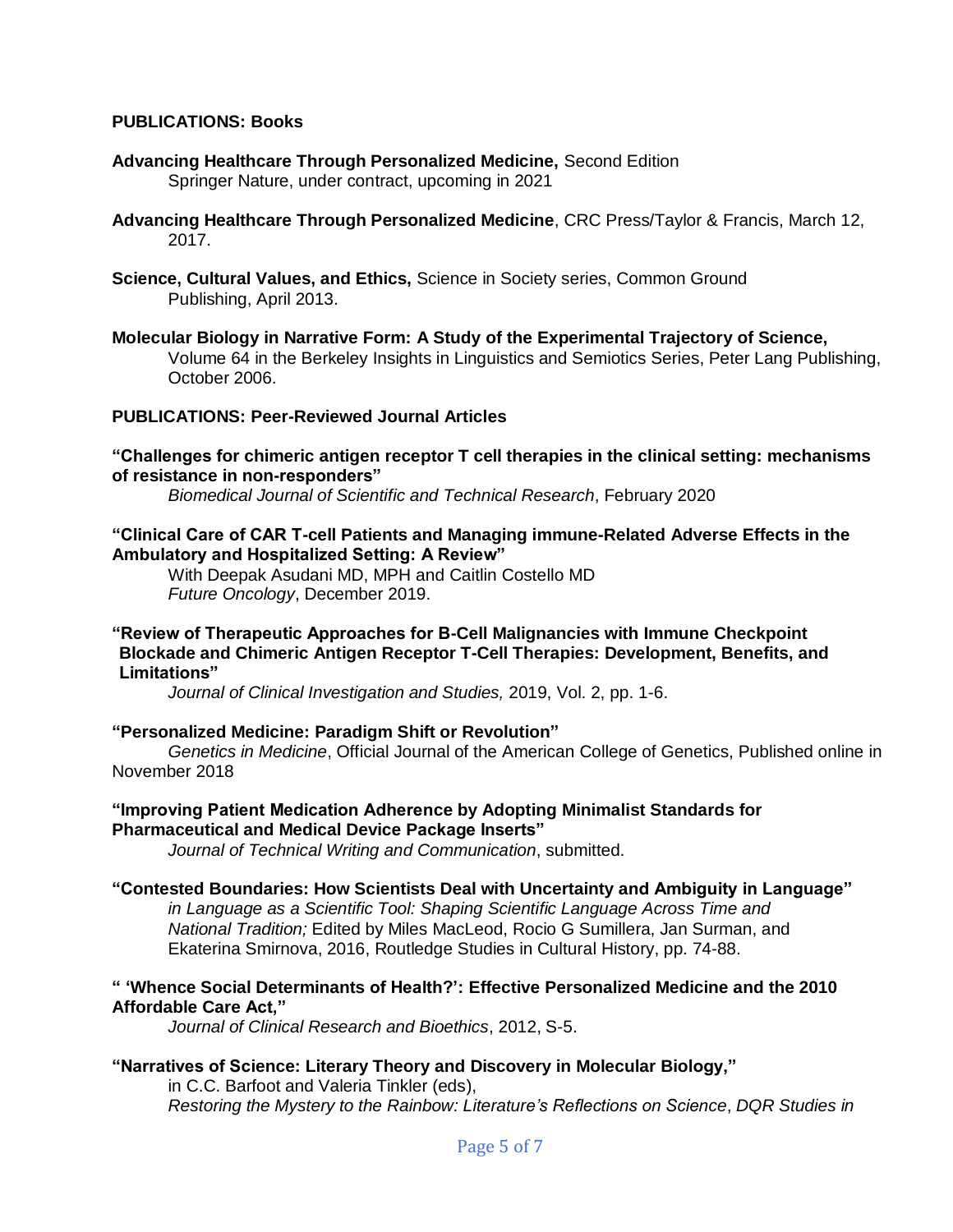*Literature*, 78: 429-447.

#### **" 'Nanoselves:' NBIC and the Culture of Convergence,"**

*Bulletin of Science, Technology and Society*, 30:2 (2010): 119-129.

- **"Making Science Accessible: A Semiotics of Scientific Communication**," with Christopher H. Lowrey, M.D. *Biosemiotics*, 1 (2008): 253-269.
- **"Genomics, social formations and subjectivity,"** in Paul Atkinson, Peter Glasner and Helen Greenslade (eds.) *New Genetics, New Identities,* London: Routledge Press (2007): 178-191.

# **"Targeting GATA-1 to binding sites in nuclear chromatin,"**

*Blood Cells, Molecules and Diseases Abstract*, 38(2007).

**"Effect of Lead and Cadmium on Erythroid Differentiation in GATA-1 Dependent Gene Expression,"** *Blood Cells, Molecules and Diseases*, 37(2006):164-172.

# **CONFERENCES/PRESENTATIONS/INVITED TALKS**

# **"Advancing Healthcare Through Personalized Medicine"** 2018 6<sup>th</sup> Annual LocalLit Fair, Featured Title, Martin Luther King Library, San Jose, CA

**"Innovative Tools and Ingenious Systems: ELSI Learned from Writing my Book on Personalized Medicine"**

2017 4th Annual ELSI Congress, Jackson Laboratories, Farmington, CT.

**"Improving Patient Medication Adherence by Adopting Minimalist Standards for Package Inserts"**

2016 Pharma and Medical Device Labeling Conference, San Mateo, CA.

### **"Genomic Variation and Cancer: The Ethical Dimensions of Personalized Medicine."**

2010 Genetics and Ethics in the  $21<sub>st</sub>$  Century Conference: Genomic Diversity and Health Disparities in Denver, CO

### **"Advancing Stem Cell Research Efforts for Social Benefit."**

2010 Stem Cell World Congress in San Francisco, CA.

### **"Signs and the Generation of Scientific Knowledge in the Laboratory."**

2008 Semiotic Society of America conference in Houston, Texas.

### **"Scientific Practice in the Context of Literary Paradigms."**

2007 Society for Philosophy of Science in Practice Conference at University of Twente, Twente, Netherlands.

#### **"Narrative Approaches to Science."**

2007 International Conference on Narrative at Washington, D.C.

### **"Specificity Protein 1 Consensus Binding Sequences Flank Many Functional GATA-1 Binding Sites and are Sufficient to Allow GATA-1 Binding to a WGATAR sequence in**